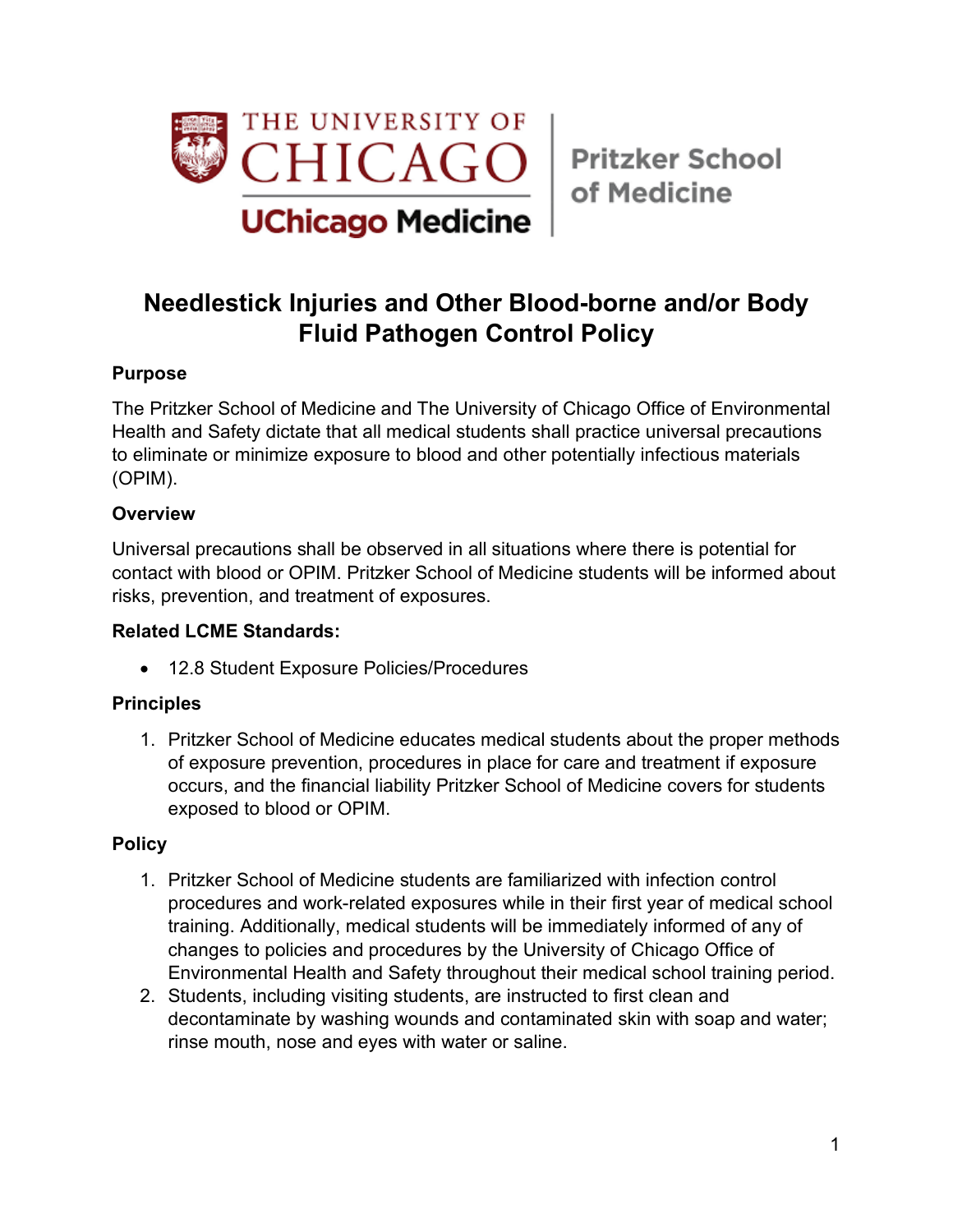- 3. Page the Needlestick hotline 188-9990 immediately for assessment and advice regarding treatment. Pager 9990 is staffed by a University of Chicago Occupational Medicine (UCOM) clinician and is available 24 hours a day.
- 4. Do not talk with the source patient about testing for HIV and hepatitis viruses; do not draw the source patients' blood; do not go to the Emergency Room.
- 5. Inform your supervisor; follow instructions of UCOM Clinician. For exposures that occur during UCOM hours, provide UCOM on-call clinician with source patient information, then come directly to UCOM for treatment. For exposures that occur after UCOM hours, provide the UCOM on-call clinician with source patient information. If needed, a starter dose of prophylactic medicine will be delivered to you.
- 6. Students will not be excluded or discriminated against in any way due to infection of a potentially transmissible disease. Only a qualified, medically-based judgement can establish exclusion or restriction if the welfare of patients, other members of the patient-care community, or welfare of the individual is deemed to be at risk.
- 7. Students who are infected with any potentially transmissible disease will not be excluded from participating in patient-care activities, or restricted in their access to patient-care services or facilities because of their health status, unless medically-based judgements in individual cases establish that exclusion or restriction is appropriate for the welfare of patients, the welfare of other members of the patient-care community, or the welfare of the individual.
- 8. Insurance pre-authorization is not needed to seek exposure treatment and followup services, but SHCS should be notified as soon as possible as charges will incur for care. If there are expenses related to treatment of a Needlestick injury for registered students, whether the injury occurred on or off-site, Pritzker School of Medicine will cover the expenses of related care. If there are expenses related to treatment of a Needlestick injury for visiting students, the visiting student's health insurance will be billed and the visiting student should work directly with their responsible home school's Dean of Students' Office.

## **Procedures**

- 1. Needlestick Injuries and OPIM policy is posted on the policy page of the Pritzker School of Medicine website. Additional resources can be found on the University Policies page on the University of Chicago website.
- 2. Information about Needlestick Injuries and Other Blood-borne and/or Body Fluid Pathogen Control Policy is distributed to students during week 1 of medical school, the autumn second year class meeting, and during orientation to the clerkship year.
- 3. Students will be informed of, and expected to adhere to, standardized protocols at offsite locations. If the student is unfamiliar with the protocol of the specific site, they should report to the nearest emergency room or the on-site emergency